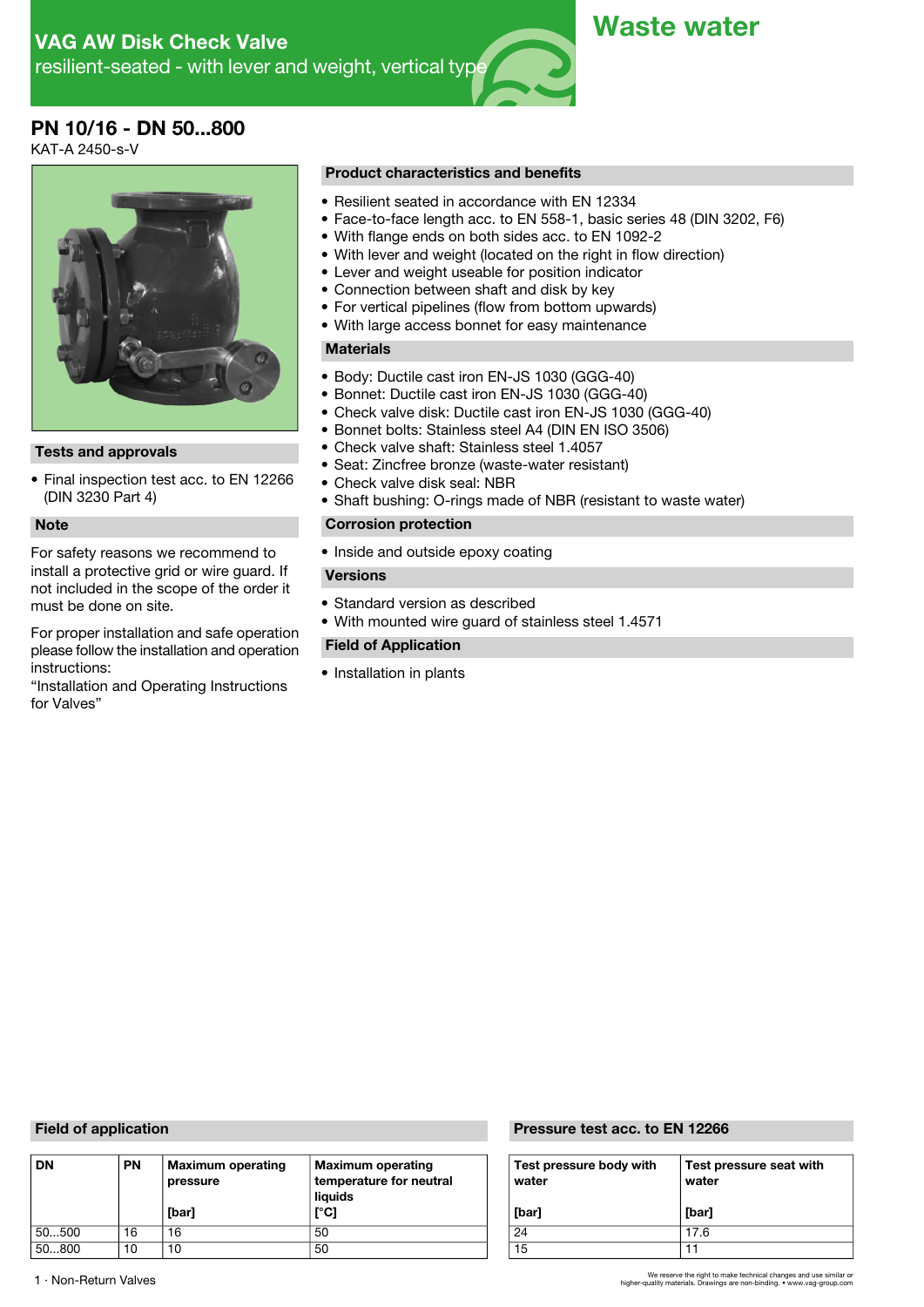

**Drawing**





### **Technical data**

# **PN 16**

| $\overline{DN}$          |                    | 50              | 65    | 80    | 100   | 125   | 150             | 200   | 250   | 300   | 350   | 400   | 500             |
|--------------------------|--------------------|-----------------|-------|-------|-------|-------|-----------------|-------|-------|-------|-------|-------|-----------------|
| D                        | [mm]               | 165             | 185   | 200   | 220   | 250   | 285             | 340   | 405   | 460   | 520   | 580   | 715             |
| F                        | [mm]               | 125             | 190   | 210   | 230   | 270   | 310             | 370   | 425   | 490   | 550   | 620   | 730             |
| H                        | [mm]               | 130             | 155   | 170   | 200   | 225   | 240             | 280   | 330   | 360   | 410   | 450   | 540             |
| H1                       | [mm]               | 60              | 65    | 75    | 95    | 110   | 120             | 155   | 180   | 200   | 260   | 290   | 310             |
| H <sub>2</sub>           | [mm]               | $\overline{55}$ | 70    | 75    | 87    | 114   | 140             | 165   | 195   | 228   | 262   | 300   | 360             |
| L                        | [mm]               | 200             | 240   | 260   | 300   | 350   | 400             | 500   | 600   | 700   | 800   | 900   | 1100            |
| $\overline{R}$           | [mm]               | 135             | 165   | 175   | 205   | 240   | 285             | 365   | 450   | 550   | 595   | 680   | 820             |
| S <sub>1</sub>           | [mm]               | 72              | 92    | 88    | 93    | 106   | 117             | 119   | 118   | 127   | 140   | 170   | 205             |
| S <sub>2</sub>           | [mm]               | 115             | 153   | 166   | 196   | 220   | 273             | 348   | 425   | 522   | 540   | 650   | 890             |
| $\overline{\mathsf{S}3}$ | [mm]               | 155             | 175   | 187   | 216   | 233   | 258             | 295   | 345   | 390   | 400   | 495   | 540             |
| a                        | [mm]               | 76              | 85    | 90    | 94    | 108   | 115             | 130   | 145   | 148   | 195   | 213   | 217             |
| b                        | [mm]               | 19              | 19    | 19    | 19    | 19    | 19              | 20    | 22    | 24.5  | 26.5  | 28    | 31.5            |
| d2                       | [mm]               | 19              | 19    | 19    | 19    | 19    | 23              | 23    | 28    | 28    | 28    | 31    | $\overline{34}$ |
| k                        | [mm]               | 125             | 145   | 160   | 180   | 210   | 240             | 295   | 355   | 410   | 470   | 525   | 650             |
| No. of holes             |                    | 4               | 4     | 8     | 8     | 8     | 8               | 12    | 12    | 12    | 16    | 16    | 20              |
| Weight of valve          | [kg]               | 17              | 28    | 30    | 38    | 54    | $\overline{71}$ | 125   | 160   | 210   | 355   | 470   | 720             |
| approx.                  |                    |                 |       |       |       |       |                 |       |       |       |       |       |                 |
| Weight of wire           | [kg]               | 8               | 9     | 10    | 12    | 14    | 16              | 19    | 21    | 25    | 30    | 32    | $\overline{42}$ |
| guard approx.            |                    |                 |       |       |       |       |                 |       |       |       |       |       |                 |
| Volume                   | $\textsf{[m$^3$]}$ | 0.030           | 0.040 | 0.050 | 0.070 | 0.090 | 0.120           | 0.200 | 0.320 | 0.460 | 0.590 | 0.840 | 1.330           |
| approx.                  |                    |                 |       |       |       |       |                 |       |       |       |       |       |                 |